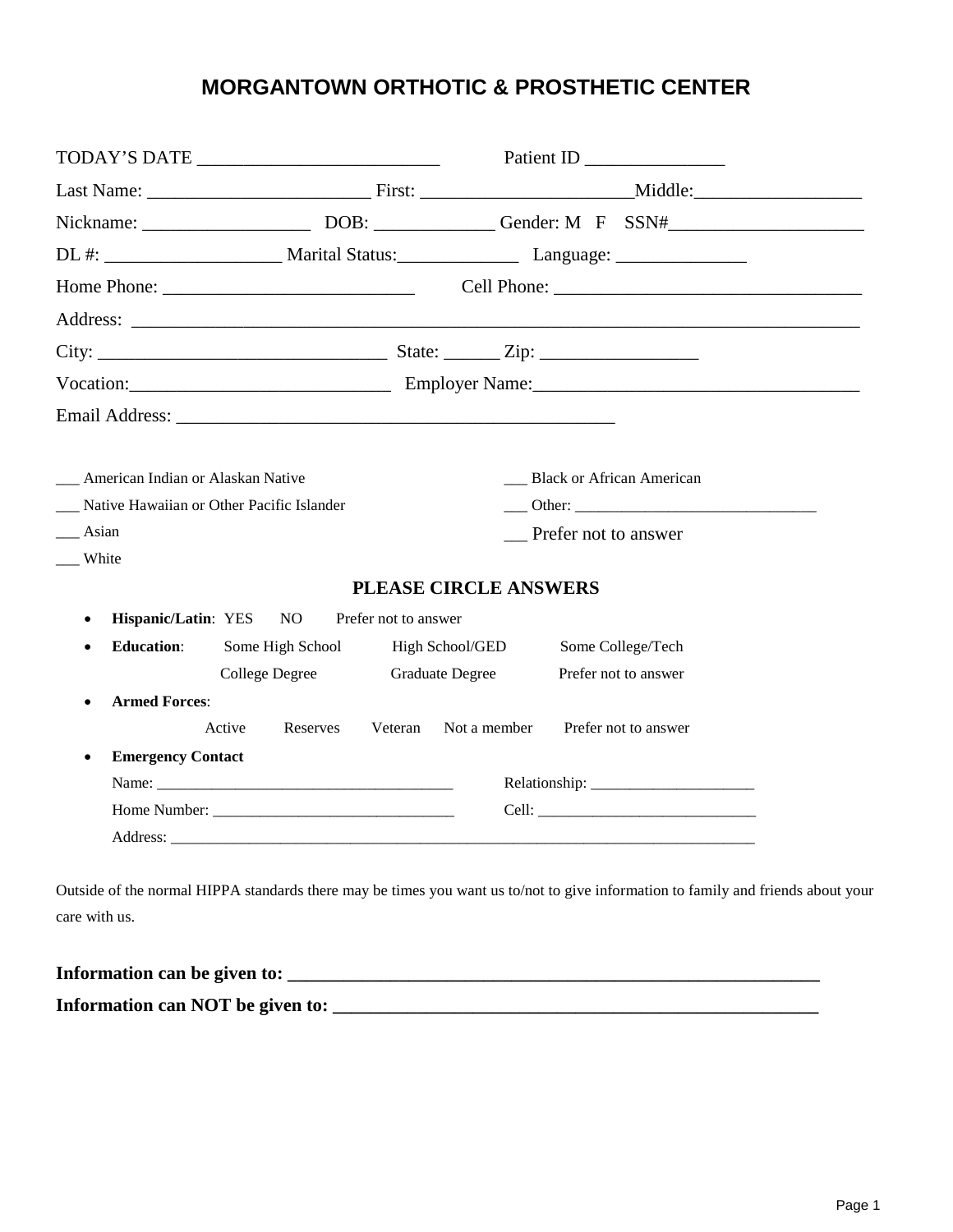## **INSURANCE INFORMATION**

Policy Holder of Birth:

#### **Primary Insurance:**

| Carrier Name:                                                                                                                                                                                                                                                                                          |                              |  |
|--------------------------------------------------------------------------------------------------------------------------------------------------------------------------------------------------------------------------------------------------------------------------------------------------------|------------------------------|--|
|                                                                                                                                                                                                                                                                                                        |                              |  |
|                                                                                                                                                                                                                                                                                                        |                              |  |
|                                                                                                                                                                                                                                                                                                        |                              |  |
|                                                                                                                                                                                                                                                                                                        | <b>Third Insurance:</b>      |  |
|                                                                                                                                                                                                                                                                                                        |                              |  |
| Group #: $\frac{1}{2}$ = $\frac{1}{2}$ = $\frac{1}{2}$ = $\frac{1}{2}$ = $\frac{1}{2}$ = $\frac{1}{2}$ = $\frac{1}{2}$ = $\frac{1}{2}$ = $\frac{1}{2}$ = $\frac{1}{2}$ = $\frac{1}{2}$ = $\frac{1}{2}$ = $\frac{1}{2}$ = $\frac{1}{2}$ = $\frac{1}{2}$ = $\frac{1}{2}$ = $\frac{1}{2}$ = $\frac{1}{2}$ |                              |  |
|                                                                                                                                                                                                                                                                                                        |                              |  |
| <b>Secondary Insurance:</b>                                                                                                                                                                                                                                                                            | Policy Holder Date of Birth: |  |
|                                                                                                                                                                                                                                                                                                        |                              |  |
|                                                                                                                                                                                                                                                                                                        |                              |  |
| Relationship to patient:                                                                                                                                                                                                                                                                               |                              |  |

### **Workers Comp**

|                                                                                                                                                                                                                                | Date Of Injury: ______________<br><b>State of Injury:</b> _______________                                                                                                                                                           |
|--------------------------------------------------------------------------------------------------------------------------------------------------------------------------------------------------------------------------------|-------------------------------------------------------------------------------------------------------------------------------------------------------------------------------------------------------------------------------------|
| Case Manager Name: 1986. [19] Manager Name: 1986. [19] Manager Name: 1986. [19] Manager Name: 1986. [19] Manager Name: 1986. [19] Manager Name: 1986. [19] Manager Name: 1986. [19] Manager Name: 1986. [19] Manager Name: 198 |                                                                                                                                                                                                                                     |
| $Claim \#:\$                                                                                                                                                                                                                   | <b>Employer:</b> The contract of the contract of the contract of the contract of the contract of the contract of the contract of the contract of the contract of the contract of the contract of the contract of the contract of th |
|                                                                                                                                                                                                                                |                                                                                                                                                                                                                                     |
|                                                                                                                                                                                                                                |                                                                                                                                                                                                                                     |

#### **Financial Arrangements after Insurance**

For your convenience, we offer the following methods of payment. Please check the option which you prefer.

\_Cash \_\_\_\_\_\_\_\_ Personal Check \_\_\_\_\_\_ Credit Card (Visa MC Discover AM)

\_\_\_\_\_\_ I wish to discuss payment arrangements

# **PATIENTS WHO FAIL TO COME TO THEIR SCHEDULED APPOINTMENT MAY BE CHARGED \$50.00. THIS WILL BE BILLED TO THE PATIENT, NOT THE INSURANCE COMPANY. Authorization and Release**

I authorize the release of any information including the diagnosis and the records of any treatment or examination to me or my child during the period of such care to third party payers and/or other health practitioners. I also understand that my photograph and video maybe used for insurance submission and educational purposes. Other reasons will require another release form.

I authorize and request my insurance company to pay directly to Morgantown O&P Center insurance benefits otherwise payable to me.

I understand that my insurance carrier may pay less than the actual bill for services. I agree to be responsible for payment of all services rendered on my behalf or my dependents.

Patient's Signature\_\_\_\_\_\_\_\_\_\_\_\_\_\_\_\_\_\_\_\_\_\_\_\_\_\_\_\_\_\_\_\_\_\_\_\_\_Date:\_\_\_\_\_\_\_\_\_\_\_\_\_\_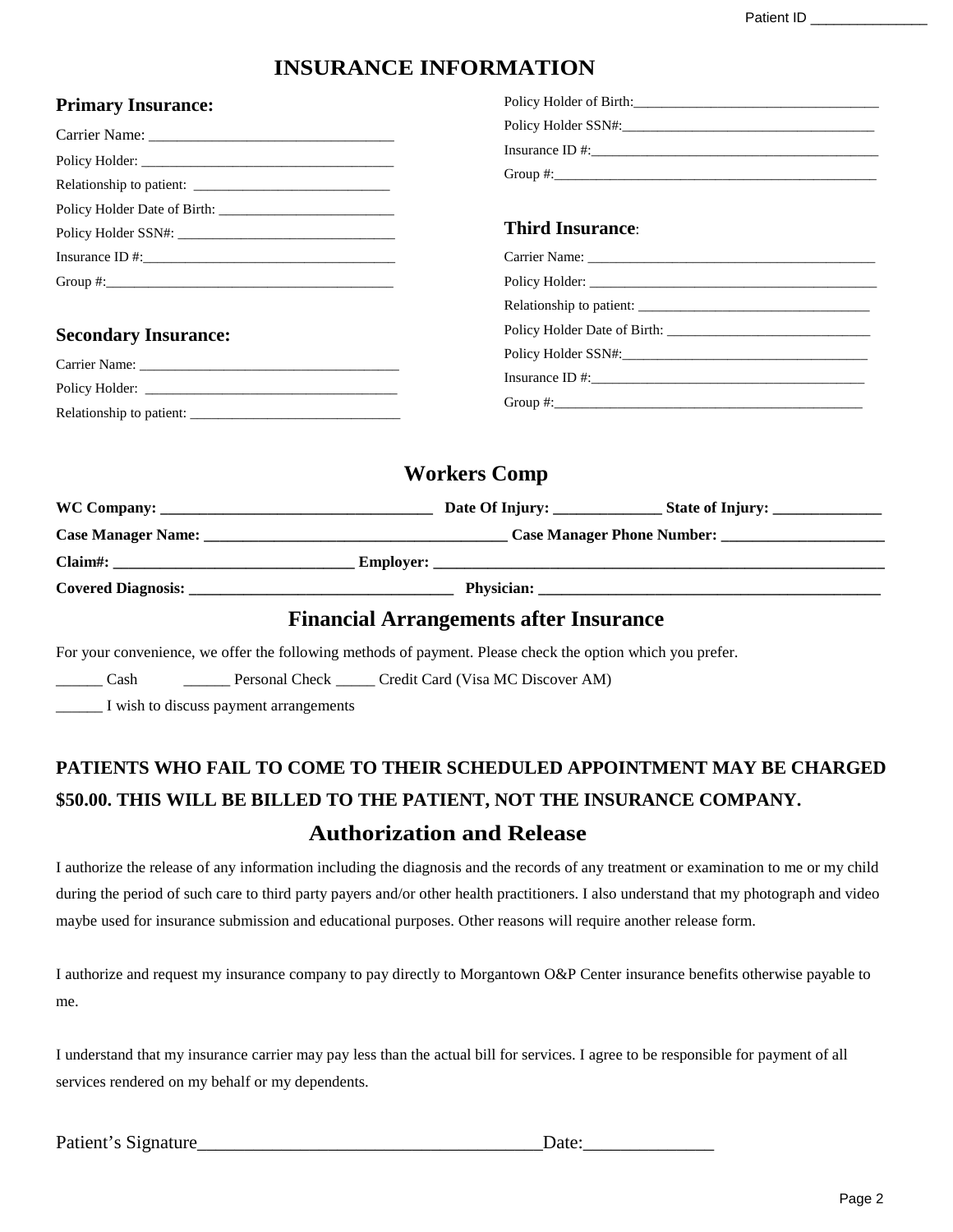Patient ID \_\_\_\_\_\_\_\_\_\_\_\_\_\_\_

## **MEDICAL PROFILE**

| <b>Weight:</b> ______ lbs                                                  |                                    |
|----------------------------------------------------------------------------|------------------------------------|
|                                                                            |                                    |
|                                                                            |                                    |
| Does your PCP treat your Diabetes? Yes NO                                  |                                    |
|                                                                            |                                    |
|                                                                            |                                    |
|                                                                            | Circle all that apply              |
| <b>Tobacco Use: Currently</b><br>Used but quit                             | Never Used<br>Prefer not to answer |
| Falls in the last 6 months:<br>Yes<br>No                                   |                                    |
| Hospital, ER, or Urgent Care visits in the Last 6 months: Yes<br>$\bullet$ | $\overline{\text{No}}$             |
|                                                                            |                                    |
| Is this related to a fall: Yes<br>٠                                        | N <sub>0</sub>                     |
| ٠                                                                          |                                    |
| General Health: Poor Fair Good Excellent<br>٠                              |                                    |
| <b>Activity Level:</b><br>Sedentary Limited Active Very Active             |                                    |
| <b>Accident from Employment:</b> Yes<br>N <sub>o</sub><br>٠                |                                    |
|                                                                            | Country: $\frac{\ }{\ }$           |
| ٠                                                                          |                                    |
| <b>Auto Accident: Yes</b><br>N <sub>o</sub><br>٠                           |                                    |
| ٠                                                                          |                                    |
| ٠                                                                          |                                    |
| <b>Other Accident: Yes</b><br>N <sub>o</sub>                               |                                    |
|                                                                            |                                    |
| ٠                                                                          |                                    |
| <b>Received Device within the Past 5 Years:</b> Yes                        | - No                               |
| If yes what device_                                                        |                                    |
|                                                                            |                                    |
| <b>Allergies:</b><br>Yes<br><b>No</b>                                      |                                    |
| <b>Current Medications:</b>                                                |                                    |
|                                                                            |                                    |
|                                                                            |                                    |
|                                                                            |                                    |
| Please list any major surgeries:                                           |                                    |
| 1.<br>2.                                                                   |                                    |
| 3.                                                                         |                                    |
|                                                                            |                                    |

4. \_\_\_\_\_\_\_\_\_\_\_\_\_\_\_\_\_\_\_\_\_\_\_\_\_\_\_\_\_\_\_\_\_\_\_\_\_\_\_\_\_\_\_\_\_\_\_\_\_ Year\_\_\_\_\_\_\_\_\_\_\_\_\_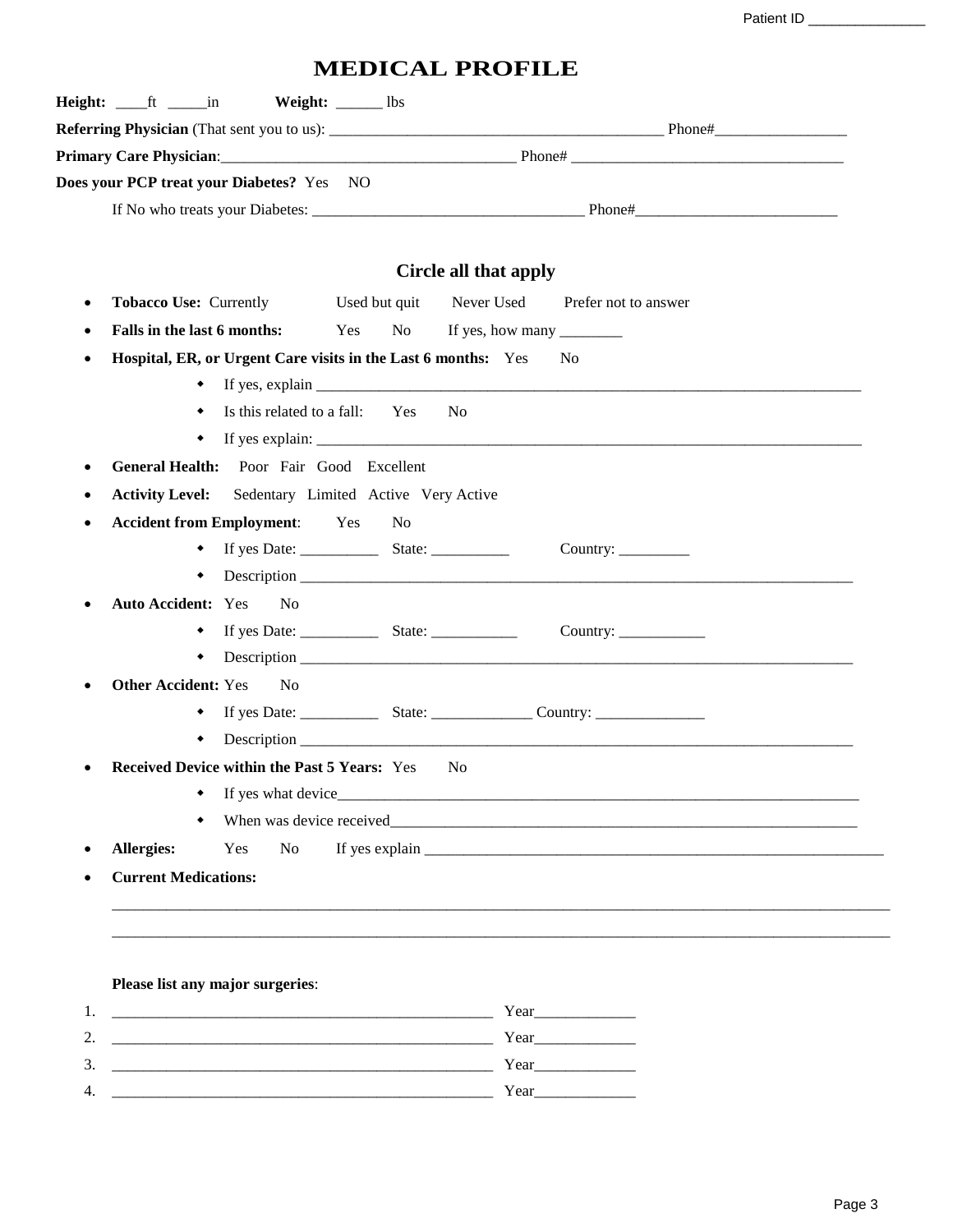| Alzheimer's or Dementia    | <b>High Blood Pressure</b> | Osteoporosis          |
|----------------------------|----------------------------|-----------------------|
| Anxiety                    | HIV                        | Parkinson's           |
| Asthma                     | Infections                 | Cancer                |
| Pulmonary Disease (TB)     | <b>Brain Injury/TBI</b>    | Depression            |
| <b>Intestinal Problems</b> | Rheumatoid Arthritis       | Liver Disease         |
| Kidney Disease             | Seizure Disorders          | <b>Skin Problems</b>  |
| Diabetes Type I            | Migraines                  | <b>MRSA</b>           |
| Diabetes Type II           | Stroke/TIA/CVA             | <b>Hearing Loss</b>   |
| Neurological Problems      | Vascular Disease           | <b>Heart Problems</b> |
| Obesity                    | Vision Problems            | Hepatitis             |
| Osteoarthritis             |                            |                       |
| <b>Other Conditions:</b>   |                            |                       |

## **MEDICAL CONDITIONS**

\_\_\_\_\_\_\_\_\_\_\_\_\_\_\_\_\_\_\_\_\_\_\_\_\_\_\_\_\_\_\_\_\_\_\_\_\_\_\_\_\_\_\_\_\_\_\_\_\_\_\_\_\_\_\_\_\_\_\_\_\_\_\_\_\_\_\_\_\_\_\_\_\_\_\_\_\_\_\_\_\_\_\_\_\_\_\_\_\_\_\_\_\_\_\_\_\_\_\_\_\_\_\_\_\_\_\_\_ \_\_\_\_\_\_\_\_\_\_\_\_\_\_\_\_\_\_\_\_\_\_\_\_\_\_\_\_\_\_\_\_\_\_\_\_\_\_\_\_\_\_\_\_\_\_\_\_\_\_\_\_\_\_\_\_\_\_\_\_\_\_\_\_\_\_\_\_\_\_\_\_\_\_\_\_\_\_\_\_\_\_\_\_\_\_\_\_\_\_\_\_\_\_\_\_\_\_\_\_\_\_\_\_\_\_\_\_